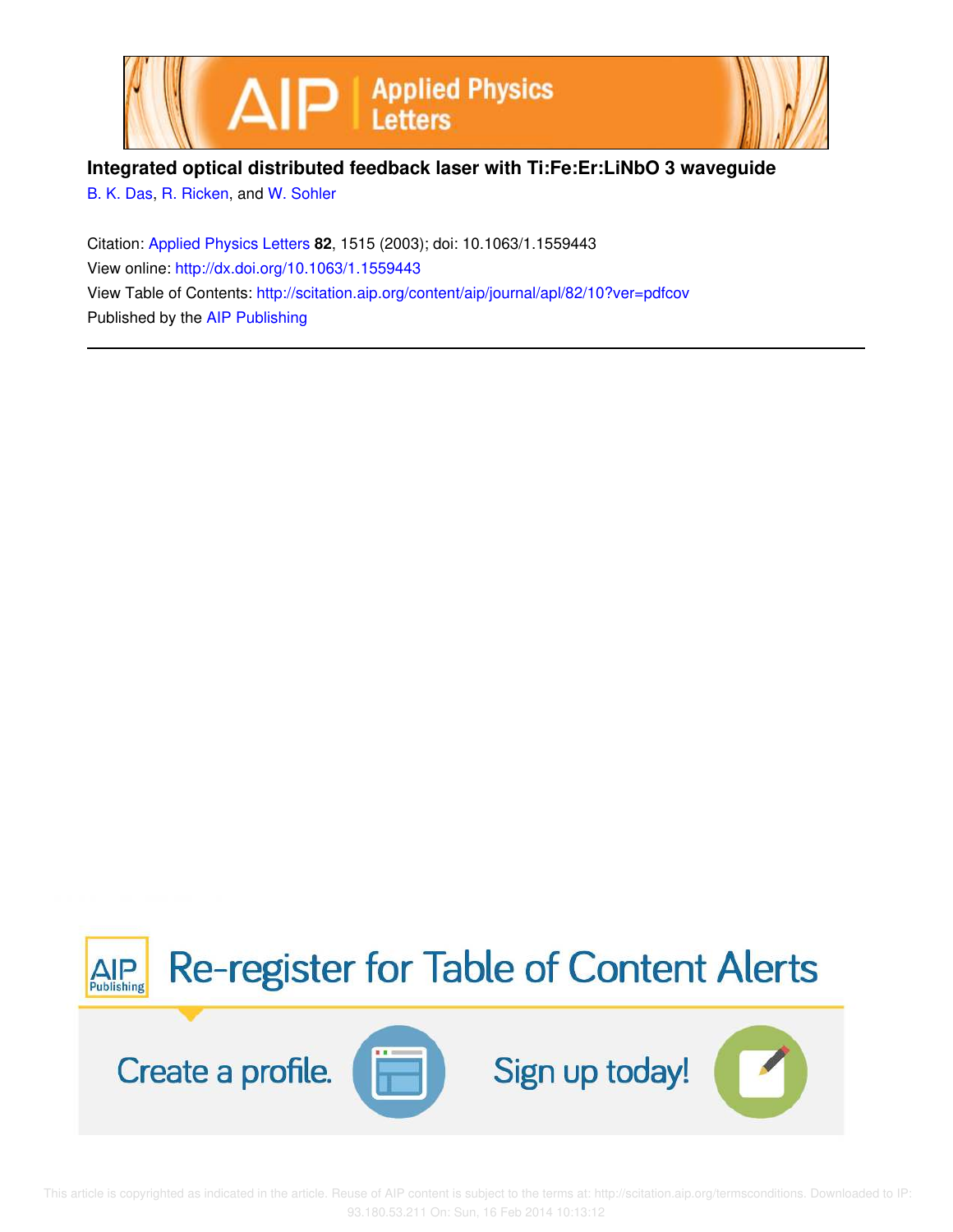## **Integrated optical distributed feedback laser with Ti:Fe:Er:LiNbO<sup>3</sup> waveguide**

B. K. Das,<sup>a)</sup> R. Ricken, and W. Sohler

*Department of Applied Physics, University of Paderborn, Warburger Strasse 100 D-33098, Paderborn, Germany*

(Received 9 October 2002; accepted 8 January 2003)

A distributed feedback (DFB) laser in LiNbO<sub>3</sub> is demonstrated using a Ti:Fe:Er:LiNbO<sub>3</sub> waveguide with a holographically written photorefractive grating. The DFB laser was combined with a waveguide amplifier on the same substrate. Up to 1.12 mW of output power at  $\lambda = 1531.35$  nm was emitted by the laser/amplifier combination at a pump power level of 240 mW ( $\lambda$ <sub>P</sub>=1480 nm). The emission spectrum consists of the two lowest-order DFB modes of about 3.9 GHz frequency spacing. Whereas the measured threshold gain of  $\sim$  3.3 dB/cm approximately agreed with the modeling results, the observed mode spacing was clearly smaller than calculated. © *2003 American Institute of Physics.* [DOI: 10.1063/1.1559443]

Recently, distributed Bragg reflector (DBR) lasers were developed in  $LiNbO<sub>3</sub>$  with a Ti-indiffused waveguide. Their cavity consists of a thermally fixed, photorefractive Bragg grating in a Fe-doped section near one end face, an Er-doped amplifier section in the middle, and a broadband dielectric mirror deposited on the other end face.<sup>1</sup> Single-frequency DBR-laser emission was also demonstrated in Ti:Er:LiNbO<sub>3</sub>, with a cavity comprised of two fixed photorefractive gratings fabricated in Fe-doped regions on both sides of the Er-doped gain section.<sup>2</sup> The spectral linewidth of such DBR lasers can be as low as  $10 \text{ kHz}^3$ . Therefore, these lasers are attractive for wavelength division multiplex systems and for interferometric instrumentation.

However, up to now there has been no report in the literature on a distributed feedback (DFB) laser in  $LiNbO<sub>3</sub>$ , although it might be even more attractive than a DBR structure due to its shorter length and therefore better integrability. The development of a DFB laser requires low loss waveguides, high optical gain, and strong optical feedback in the grating structure. By using Ti-indiffused waveguides in a laser-active, Er-diffusion doped  $\text{LiNbO}_3$  substrate, co-doped with Fe to enable the fabrication of a photorefractive grating, it was possible to meet these requirements and to develop an integrated optical DFB laser in  $LiNbO<sub>3</sub>$  (see Fig. 1). Its fabrication and properties are reported in this letter together with a theoretical analysis.

The laser was fabricated in the surface of a 50-mm-long, 12-mm-wide, and 1-mm-thick, optical grade X-cut  $LiNbO<sub>3</sub>$ crystal with the optical  $(z)$ -axis aligned parallel to the direction of the optical waveguide. The fabrication essentially consists of a sequence of three diffusion steps for erbium, iron, and titanium before the photorefractive grating is defined. As the diffusivity of erbium is the lowest of all these dopants, it was indiffused first to get a laser-active surface layer. A 19-nm-thick erbium layer was vacuum-deposited on the whole surface of the sample and then indiffused at 1130 °C for 120 h. This results in a Gaussian concentration profile with a calculated diffusion depth of 4.4  $\mu$ m and a

surface concentration of  $1.8 \times 10^{20}$  cm<sup>-3</sup>. Subsequently, to create photorefractive centers, a 32-nm-thick, vacuumdeposited Fe layer of 20-mm width was indiffused at 1060 °C during 72 h on the right side of the sample (see Fig. 1). In this way, a very deep concentration profile is obtained with a nearly constant Fe concentration of  $6.0 \times 10^{19}$  cm<sup>-3</sup> in the Er-doped layer.

Finally, a  $7-\mu$ m-wide and 103-nm-thick, photolithographically defined Ti-stripe parallel to the *z*-axis was indiffused at 1060 °C for 7.5 h to form the optical channel (single-mode in the range 1470 nm $< \lambda$  < 1580 nm). The polarization independent mode-size (1/*e*) and the scattering losses of a reference waveguide without Er doping on the same sample were measured to be  $\sim$  7.0×4.5  $\mu$ m<sup>2</sup> and  $\sim$  0.15 dB/cm, respectively, at a 1550-nm wavelength.

The sample was then annealed at  $500\,^{\circ}$ C for 6 h in a reducing wet atmosphere to enhance the  $Fe^{2+}/Fe^{3+}$  ratio  $(0.1)$  and the proton concentration in the surface layer of the Fe-doped section. This helps to fabricate an efficient photorefractive grating in a short time (see next section). Afterwards, both polished end faces were antireflection-coated for  $\lambda \sim 1550$  nm.

From DFB-laser modeling, we learned that both the optical gain and the feedback in the amplifying grating structure should be as high as possible to get an acceptable laser threshold. We therefore decided to write the DFB grating in the Fe-doped section for a Bragg wavelength of 1531 nm, where the optical gain in the Er-doped waveguide can even



FIG. 1. Schematic structure of the Ti:Fe:Er:LiNbO<sub>3</sub> DFB laser with integrated Er-doped amplifier. AR: antireflection.

1993-6951/2003/82(10)/1515/3/\$20.00 article. Reuse of AIP content is subject to the terms at: http://scitation.com/seconditions. Downloaded to IP:<br>2015 - 1994 1995 1996 1997 1994 1995 1996 1997 1994 1995 1996 1997 1999 199 93.180.53.211 On: Sun, 16 Feb 2014 10:13:12

a)Electronic mail: b.das@physik.uni-paderborn.de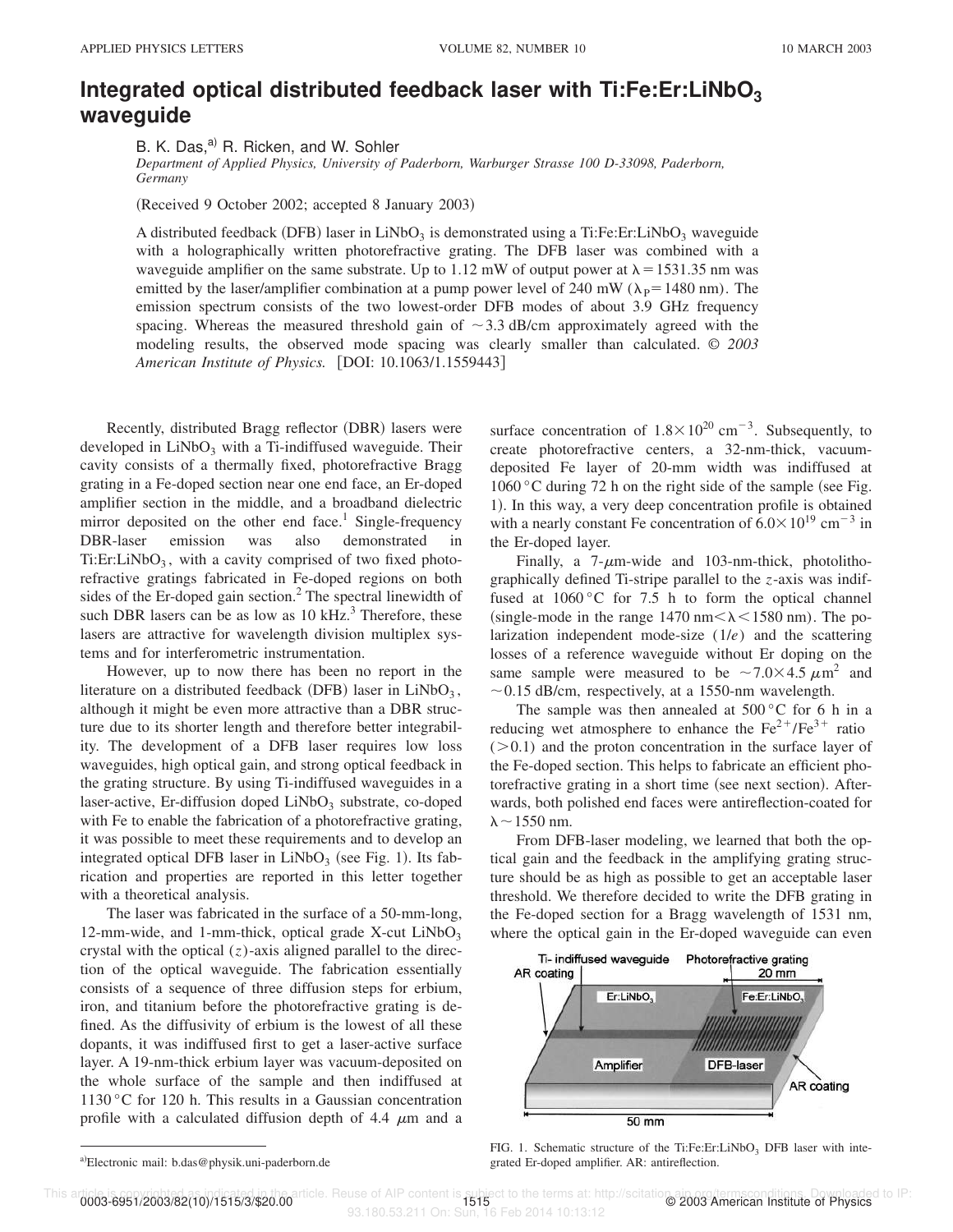

FIG. 2. Laser output power emitted to the right (without additional amplification) and to the left (after passing the waveguide amplifier) versus total launched pump power.

exceed 3 dB/cm sufficient pump power provided. This requires a grating periodicity of  $\sim$ 345 nm. In a holographic setup (described in more detail in Ref. 2), the grating was written using an argon-ion laser ( $\lambda$  = 488 nm, *P* = 1 W). After an exposure time of only 2 min, the grating peak reflectivity exceeded 90%; the linewidth of the spectral grating response measured in transmission was  $\sim 85$  pm  $(-10.9$  GHz) (see dotted line in Fig. 3). Such an index grating generated by the light-induced periodic space-charge field via the electro-optic effect is volatile; it decays with time after switching off the holographic illumination. Therefore, fixed gratings were also developed in a Ti:Fe:Er:LiNbO<sub>3</sub> surface. They were fabricated at elevated temperatures ( $T \sim 180 \degree C$ ) to get a higher proton mobility, leading to an ionic compensation of the original lightinduced space-charge distribution.<sup>4</sup> After cooling to room temperature, they were uniformly illuminated by argon laser light ( $\lambda$  = 488 nm, *I* = 250 mW/cm<sup>2</sup>) or by an array of blue light emitting diodes to develop the fixed ionic grating. This induces a phase-shifted replica of the index grating generated by the original periodic space-charge distribution.<sup>4</sup> However, as a reflectivity  $>80\%$  was necessary to achieve lasing, fixed (ionic) photorefractive gratings could not yet be used; their maximum reflectivity was lower than 80%.

The pump light ( $\lambda$ <sub>P</sub>=1480 nm, TE polarization) of two laser diodes was coupled from the right- and left-hand sides into the waveguide structure during holographic exposure for grating definition. Fiberoptic wavelength multiplexers allowed extracting the laser emission, which sets in at a launched pump power level of about 175 mW. The maximum of the output power emitted to the right was  $\sim$ 95  $\mu$ W at about 240 mW total launched pump power. At the same pump power level, 1.12 mW was emitted to the left, thanks to the optical gain of more than 10 dB in the  $\sim$ 32-mm-long, Er-doped waveguide amplifier on the left of the DFB structure. Fig. 2 gives the power characteristics of the laser.

The emission wavelength of the laser was  $\sim$  1531.35 nm, clearly determined by the grating characteristics. The two distinguished DFB modes in the emission spectrum could already be resolved with an optical spectrum



FIG. 3. Laser emission spectrum measured with an optical spectrum analyzer of 10-pm resolution, together with the normalized grating transmission (dotted line). Inset: High-resolution emission spectrum measured with a scanning Fabry–Perot resonator of 15-GHz free spectral range.-

 $\sim$  29 pm (3.7 GHz). The emission spectrum is shown in Fig. 3, together with the grating response. It is evident that the two emission lines arise symmetrically on both sides of the peak reflectivity. The separation of the two emission frequencies was even better resolved with a scanning Fabry–Perot spectrum analyzer; a figure of  $\sim$  3.9 GHz was measured. Besides emission of both DFB modes in TE polarization, emission in TM polarization was sometimes observed as well. The cause of the polarization flipping is not yet understood. However, stabilization of one of both states of polarization would be easy by intracavity integration of a (low extinction) polarizer.

Coupled mode analysis allowed us to investigate theoretically the threshold gain of the laser and the frequency spacing of the DFB modes. The reflectivity *R* of an amplifying integrated optical DFB structure of length *L* and uniform coupling coefficient  $\kappa$  due to the periodic refractive index perturbation can be written as a function of the optical gain *g* of the medium and the frequency  $v$ <sup>5</sup>

$$
R(g,\nu) = \left| \frac{i\kappa \sinh(\gamma L)}{i\gamma \cosh(\gamma L) - [\delta + i(g-\alpha)]\sinh(\gamma L)} \right|^2,
$$
\n(1)

with  $\gamma = \sqrt{\kappa^2 + [(g - \alpha) - i \delta]^2}$ ,  $\delta = [2 \pi n_{\text{eff}}(\nu - \nu_B)]/c$ ;  $n_{\text{eff}}$ and  $\alpha$  are the effective refractive index and loss coefficient of the Ti:Fe:Er:LiNbO<sub>3</sub> single-mode waveguide, respectively, and  $v_B$  is the Bragg frequency of the photorefractive grating;  $c$  is the vacuum velocity of light. It is evident from Eq.  $(1)$ that the laser threshold corresponds to the singularities of its right-hand side leading to the condition

$$
i\gamma \cosh(\gamma L) - [\delta + i(g - \alpha)]\sinh(\gamma L) = 0.
$$
 (2)

This aribe is copyright and procedure of 10-pm resolution; their wavelength separation is subject to the periodic condition is analyzer of 10-pm resolution; their wavelength separation is sion in the integrated amplifier s The values of  $\kappa$ ,  $n_{\text{eff}}$ ,  $v_{\text{B}}$ , etc., were evaluated from the measured grating response, allowing us to plot contours of constant reflectivity *R* in the plane of  $\{g, \nu - \nu_B\}$  (see Fig. 4). Three pairs of singularities are observed close to the Bragg frequency. The threshold gain for the simultaneous oscillation of the two lowest-order DFB modes is about 4 dB/cm, slightly higher than observed experimentally. This can be understood by the influence of amplified spontaneous emisength separation is sign in the integrated amplifier section emitted into the DFB